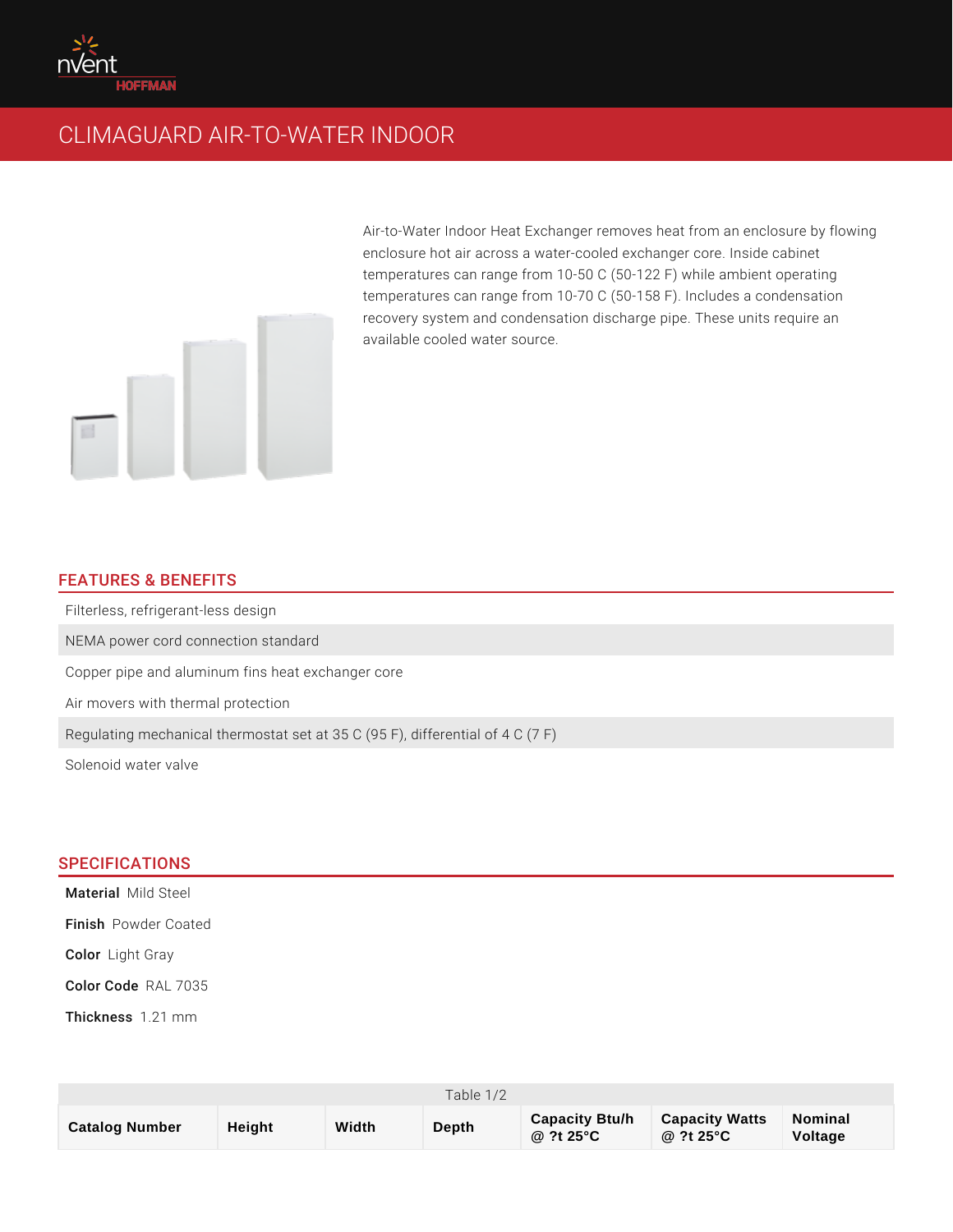| WCHE01926002403.86 mm           |                         | 307.848<br>m m | 114.046<br>m m                    | $2968$ Btu/h       | 870 W  | 230 V   |
|---------------------------------|-------------------------|----------------|-----------------------------------|--------------------|--------|---------|
| WCHE01916002403.86 mlm          |                         | 307.848<br>m m | 114.046<br>m m                    | $2968$ Btu/h       | 870 W  | 115 V   |
| WCHE04916002924.814 m4h00.05    |                         |                | 204.978<br>m m<br>m m             | 7506 Btu/h         | 2200 W | 115 V   |
| WCHE04926002924.814 m4h00.05 mm |                         |                | 204.978<br>m m                    | 7506 Btu/h         | 2200 W | 230 V   |
| WCHE06916002924.814 m4h00.05    |                         |                | 204.978<br>rn m<br>m <sub>m</sub> | 10577 Btu/h 3100 W |        | $115$ V |
| WCHE06926002924.814 m4h00.05    |                         |                | 204.978<br>m m<br>m m             | 10577 Btu/h 3100 W |        | 230 V   |
| WCHE14916002                    | 1100.836<br>m m         | 500.888<br>m m | 299.974<br>m <sub>m</sub>         | 22861 Btu/h 6700 W |        | 115 V   |
| WCHE14926002                    | 1100.836 500.888<br>m m | m m            | 299.974<br>m m                    | 22861 Btu/h6700 W  |        | 230 V   |

| Table 2/2         |                |                |                          |                                            |                                |  |  |  |  |
|-------------------|----------------|----------------|--------------------------|--------------------------------------------|--------------------------------|--|--|--|--|
| Catalog Number    | Voltage<br>AC. | Max<br>Current | Operating<br>Temperature | Btu/h $@$<br>Watts @<br>?t 25 C<br>?t 25°C | Protection<br>Rating           |  |  |  |  |
| WCHE01926002200 V |                | 0.5A           | 50 °C<br>10              | 2968 Btu 8h70 W                            | N E MA Type   12;<br>IP55      |  |  |  |  |
| WCHE01916002100 V |                | 0.5A           | 50 °C<br>10              | 2968 Btu 8h70 W                            | $NEMA$ Type 12;<br>IP55        |  |  |  |  |
| WCHE04916002100 V |                | 0.8A           | 50 °C<br>10              | 7506 Btlu2h200 W                           | $NEMA$ Type 12;<br><b>IP55</b> |  |  |  |  |
| WCHE04926002200 V |                | 0.8A           | 50 °C<br>10              | 7506 Btu2H200 W                            | $NEMA$ Type 12;<br>IP55        |  |  |  |  |
| WCHE06916002100 V |                | 2A             | 50 °C<br>10              | 10577<br>3100 W<br>Btu/h                   | $NEMA$ Type 12;<br>IP55        |  |  |  |  |
| WCHE06926002200 V |                | 1 A            | 50 °C<br>10              | 10577<br>3100 W<br>$B$ tu/h                | $NEMA$ Type 12;<br>IP55        |  |  |  |  |
| WCHE14916002100 V |                | 2A             | 50 °C<br>10              | 22861<br>6700 W<br>$B$ tu/h                | $NEMA$ Type 12;<br><b>IP55</b> |  |  |  |  |
| WCHE14926002200 V |                | 1.3A           | 50 °C<br>1 <sub>0</sub>  | 22861<br>6700 W<br>$B$ tu/h                | $NEMA$ Type 12;<br>IP55        |  |  |  |  |